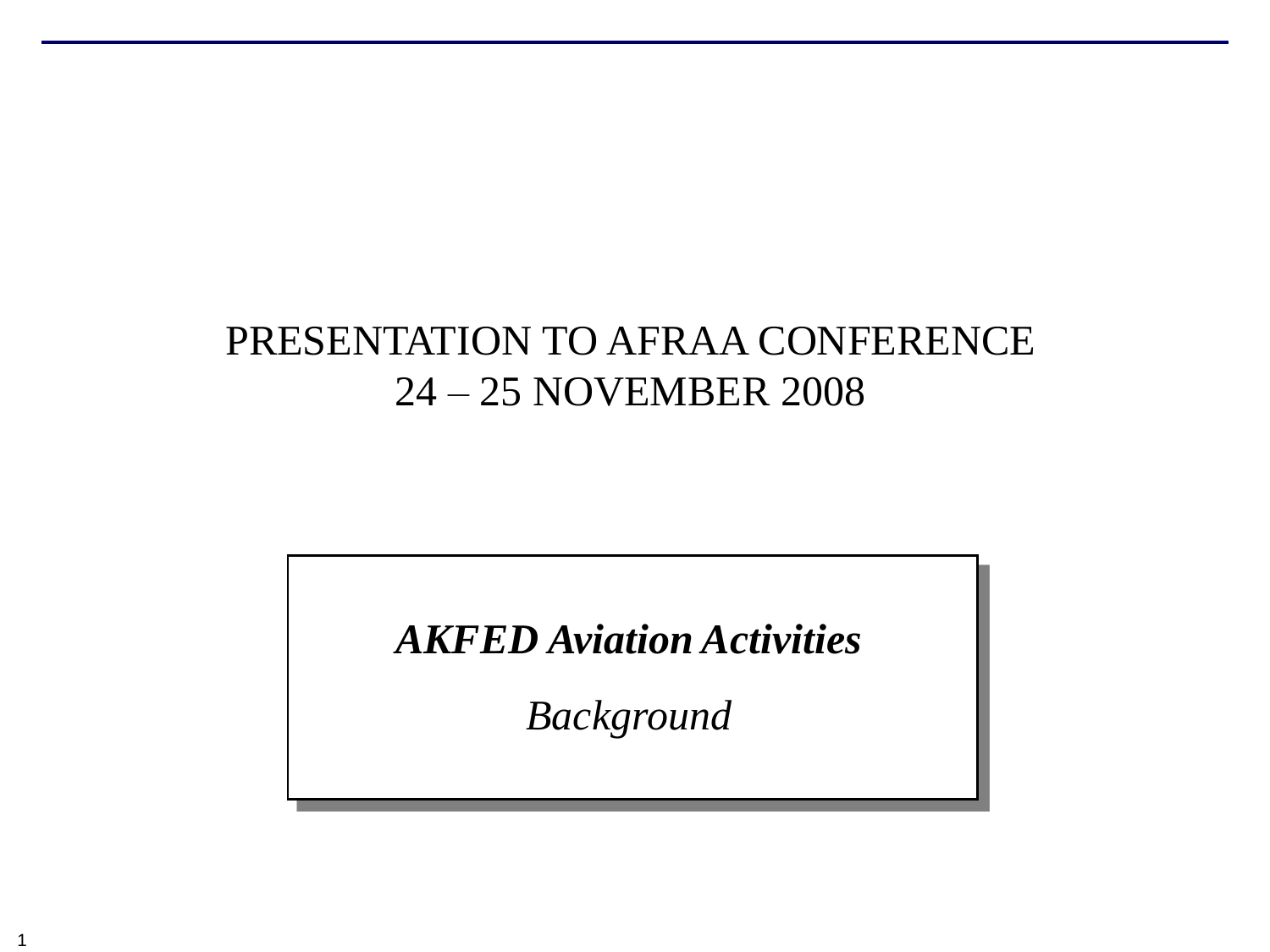## **AKFED AVIATION ACTIVITIES**

#### **Introduction**

- **Reliable and well structured regional Air Transport in Africa historically limited to certain**  $\Box$ **countries only (Kenya and Ethiopia in East Africa, Senegal and Morocco in West Africa, Egypt in North Africa and South Africa in Southern Africa), with national airlines built around a well functioning Hub system, to the detriment of all other local airlines in these regions.**
- **Economic development of the neighbouring countries dominated by the big airline systems, has**  $\Box$ **been clearly negatively influenced and overly dependent on the strategic development of these major airline systems.**
- **AKFED's objective is to develop local, safe, independent, reliable and high quality air services**  $\Box$ **to/from countries struggling to have their own airline in West and East Africa, through:**
	- **- creation and acquisition of national airlines in partnership with governments and private investors.**
	- **- synergies and economies of scale through membership of the group's own alliance "Group Celestair".**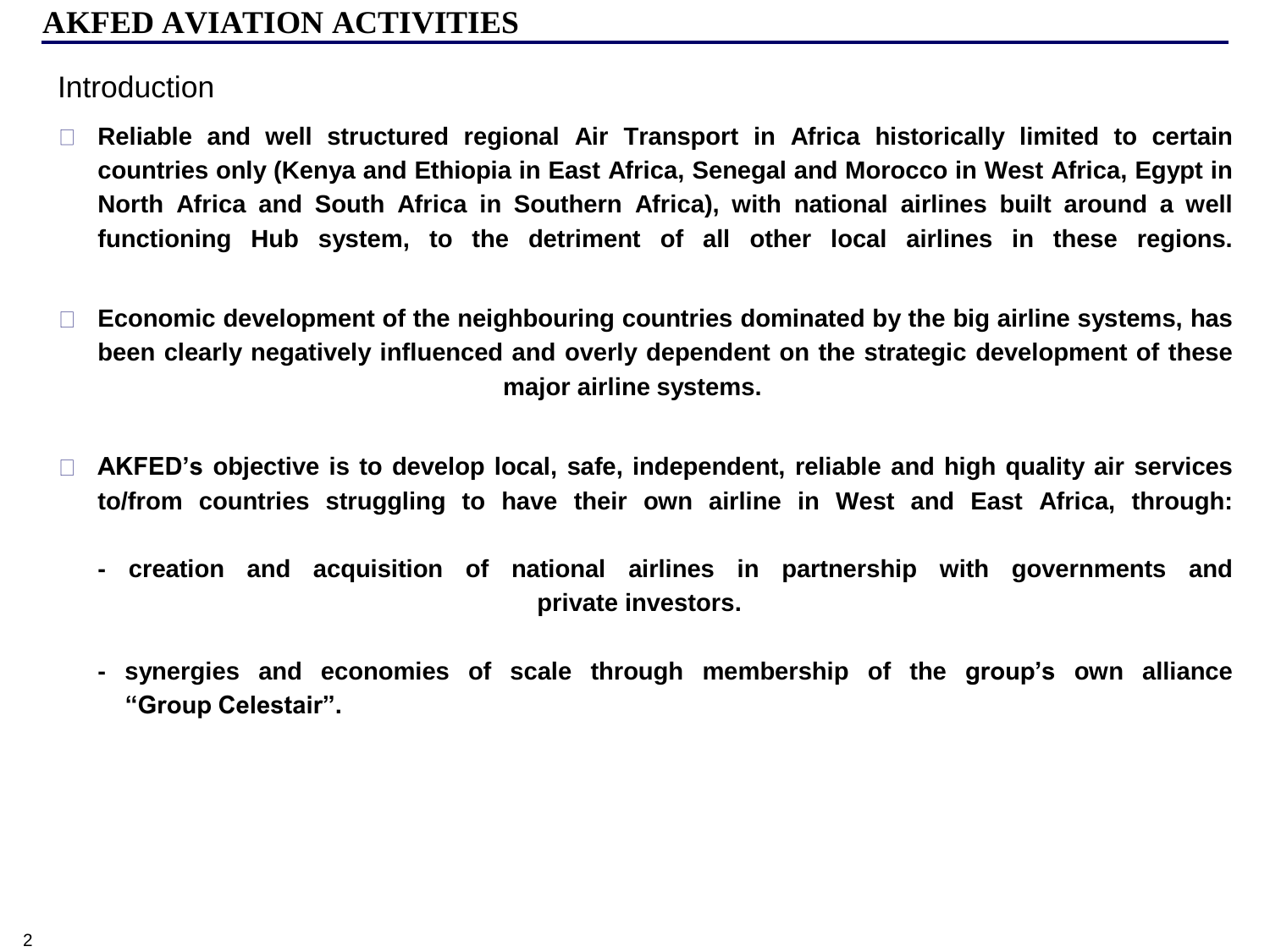Introduction (cont)

- **Reliable air services start on the ground. For this reason, we are also seeking involvement in**   $\Box$ **airport management, where certain concessions are negotiable.**
- **Meridiana Spa, the Italian airline controlled by companies belonging to**   $\Box$ **His Highness the Aga Khan, designated by AKFED to act as strategic partner to develop AKFED airlines in Africa, especially in view of the introduction of the MD-87 fleet.**
- **The introduction of the MD-87 aircraft at the end of 2007 / beginning of 2008 has strongly**   $\Box$ **impacted on the African airlines plans from 2008 onwards.**
- **AKFED is considering expanding its Aviation activities within Africa, if the potential partnerships**   $\Box$ **add strategic benefits to the "Group Celestair".**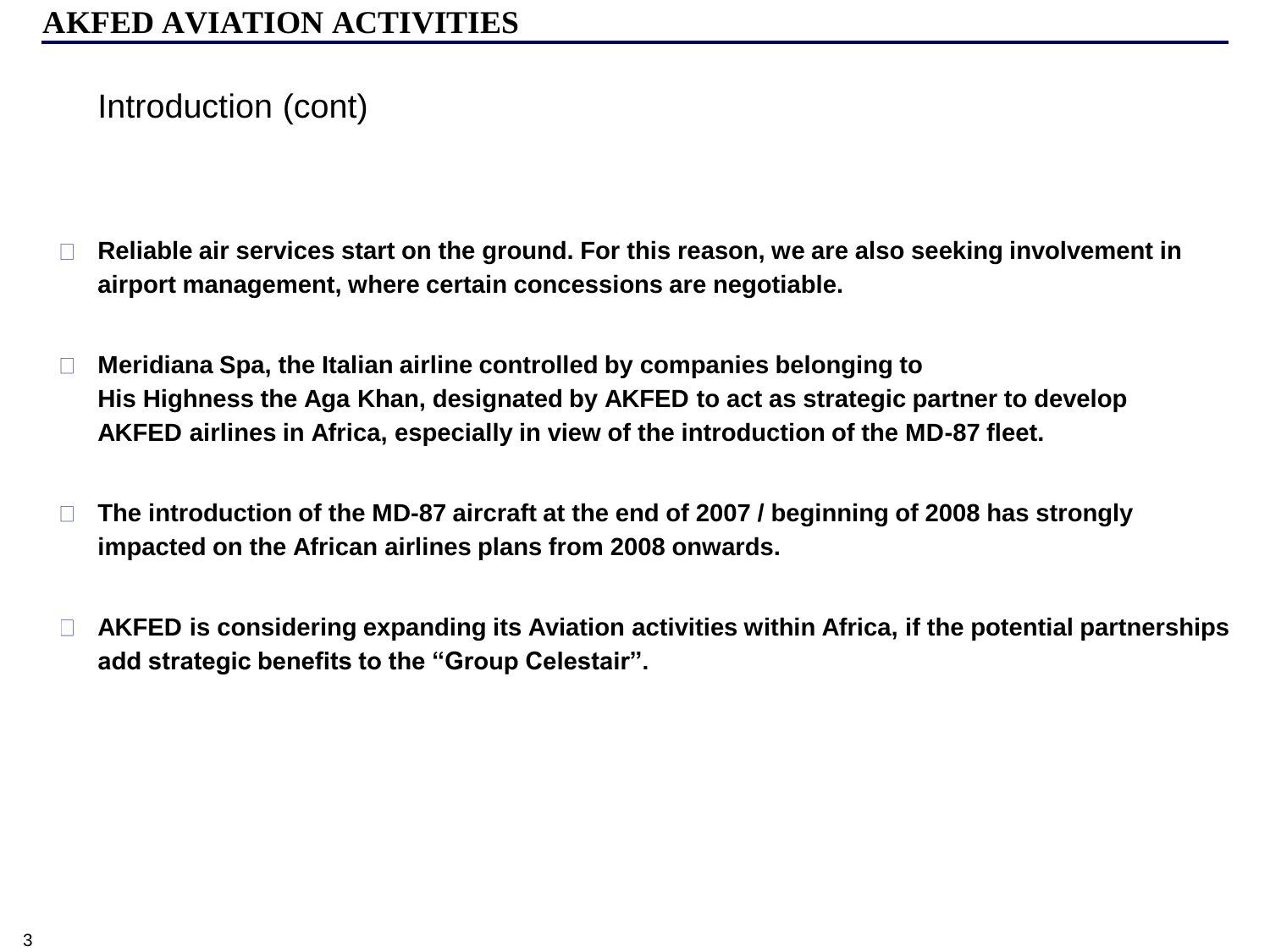## **STRUCTURE OF AKFED AVIATION ACTIVITIES**

**AKFED has established Finaircraft S.A.S., a company registered in France, to lease out the MD-87s to the following African Airlines between 2007 and 2009:** 



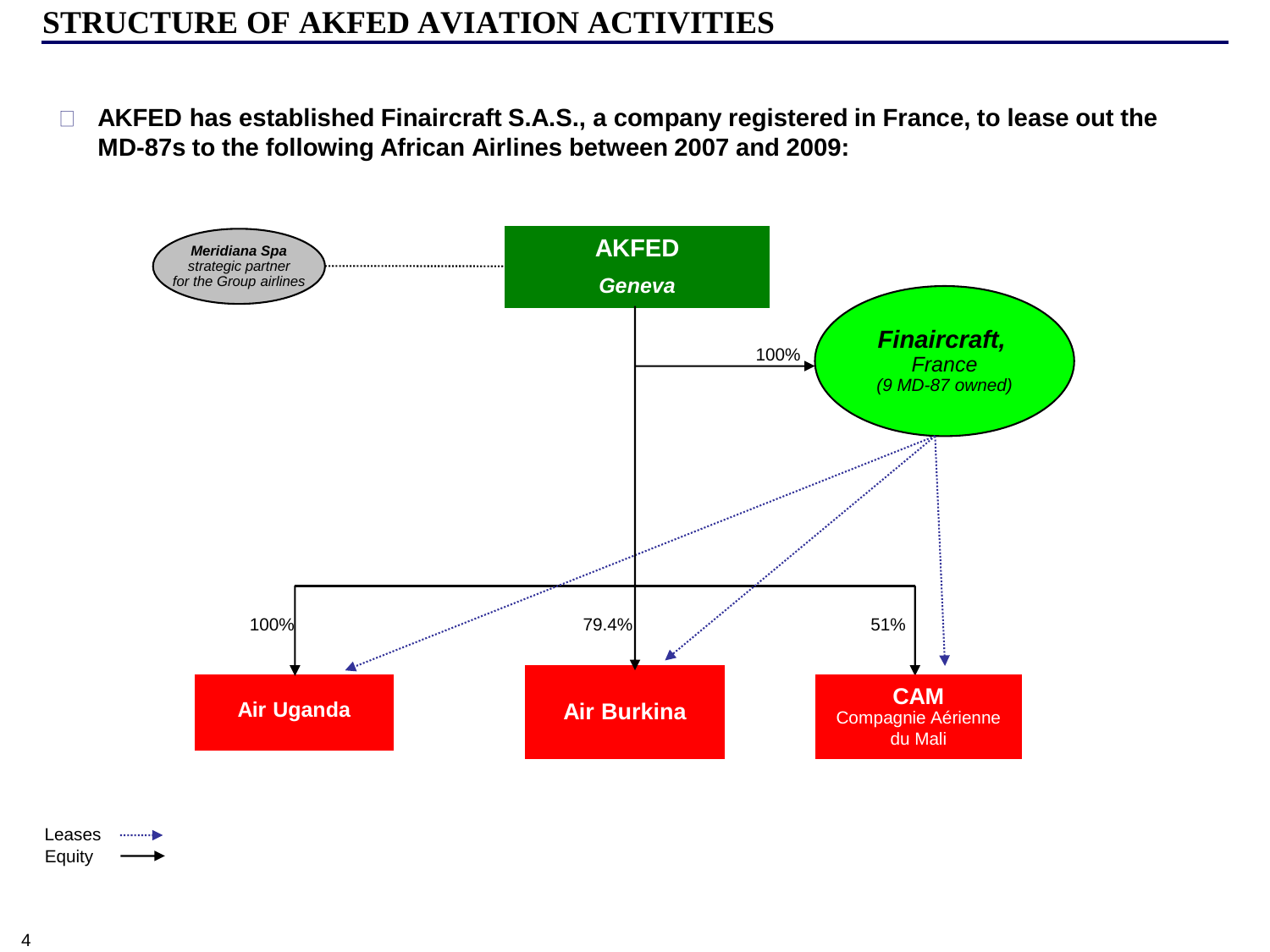## **THE GROUP CELESTAIR FLEET**

#### **Airbus 319**

 **AKFED has leased an Airbus A-319-100 until 2009, which it is subleasing to the West African airlines to operate between Bamako and Ouagadougou to Orly Paris.**

#### **MD-87 fleet**

- **9 MD-87's purchased from Iberia by Finaircraft and are or will be registered in the appropriate**   $\Box$ **country. All aircraft have complete cabin refurbishments.**
	- Configuration: 20 business class, 79 economy class.
	- Range: 4,000 km

#### **Leasing of MD-87 fleet:**

- 2 to Air Burkina
- 2 to Compagnie Aérienne du Mali (CAM),
- 2 to Air Uganda, and
- the remaining 3 to African airlines as ACMI leases
- Pilots for the fleet are from Meridiana or recruited locally.
- A heavy maintenance check (C-6) and refurbishment performed by Meridiana on each aircraft before sub-lease.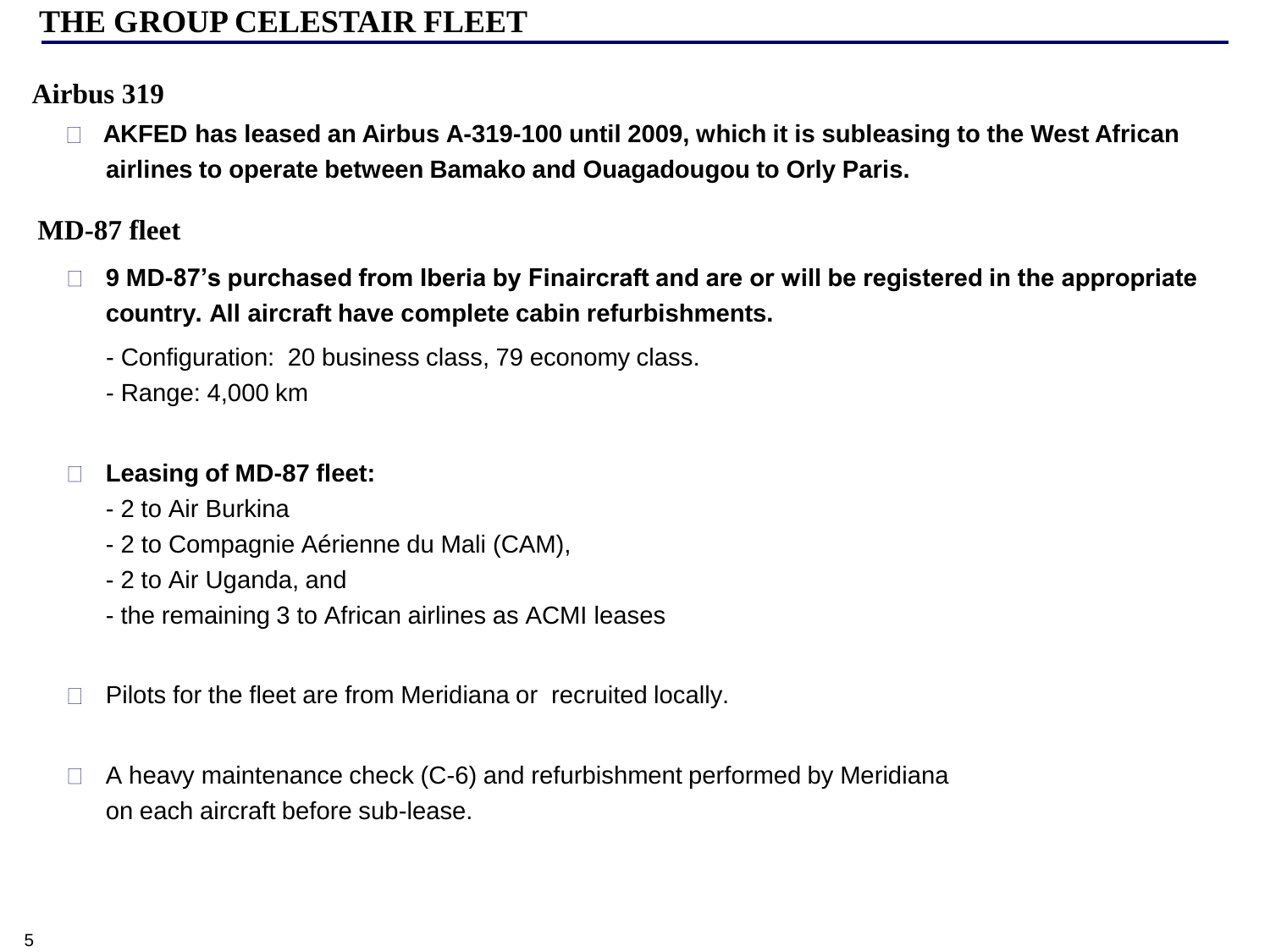# **THE GROUP CELESTAIR FLEET**

#### **The completely refurbished Business class with 20 spacious seats**

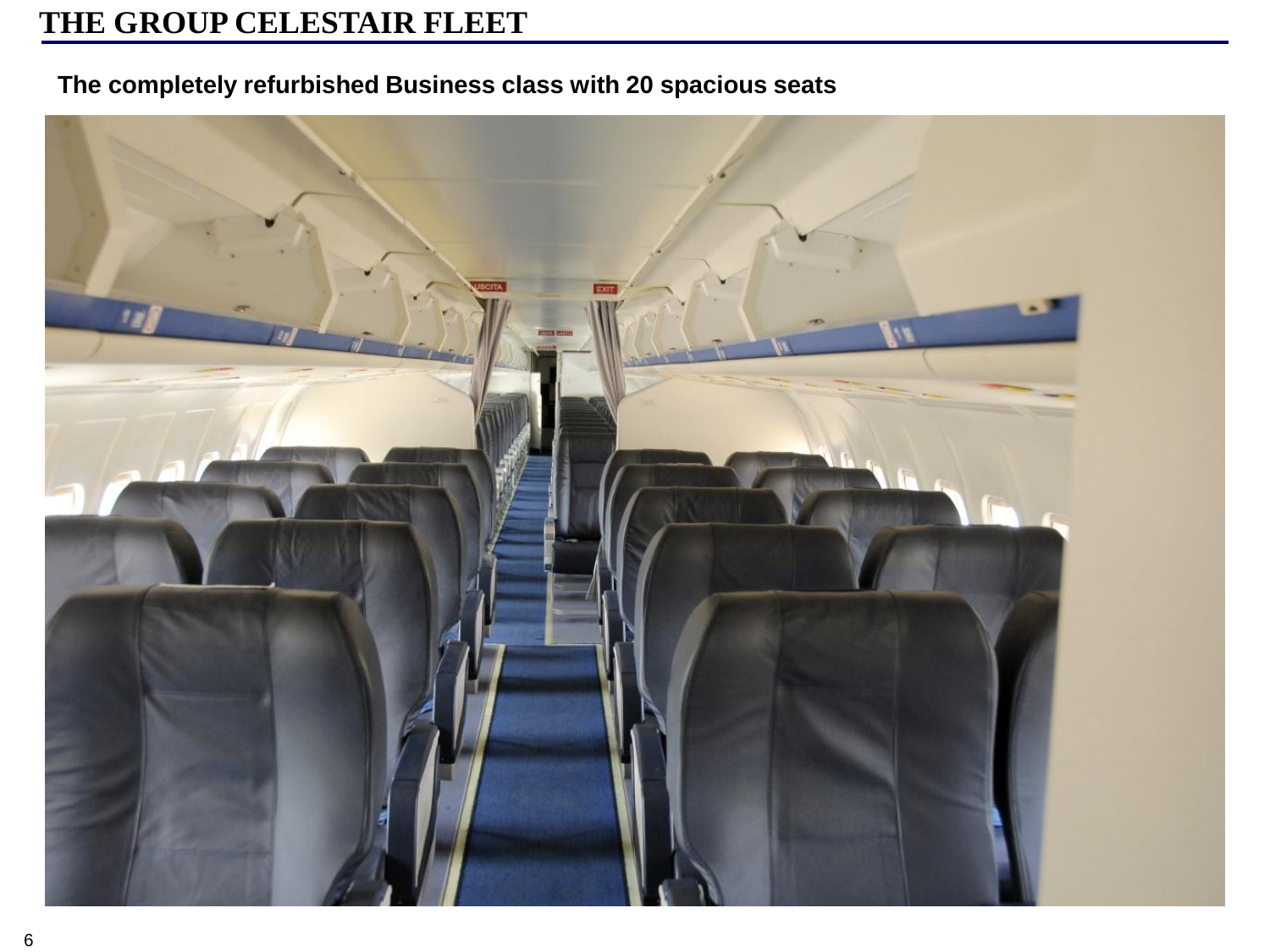## **THE GROUP CELESTAIR FLEET**

#### **The refurbished Economy class with 79 seats in the spacious 3 – 2 in a row arrangement**

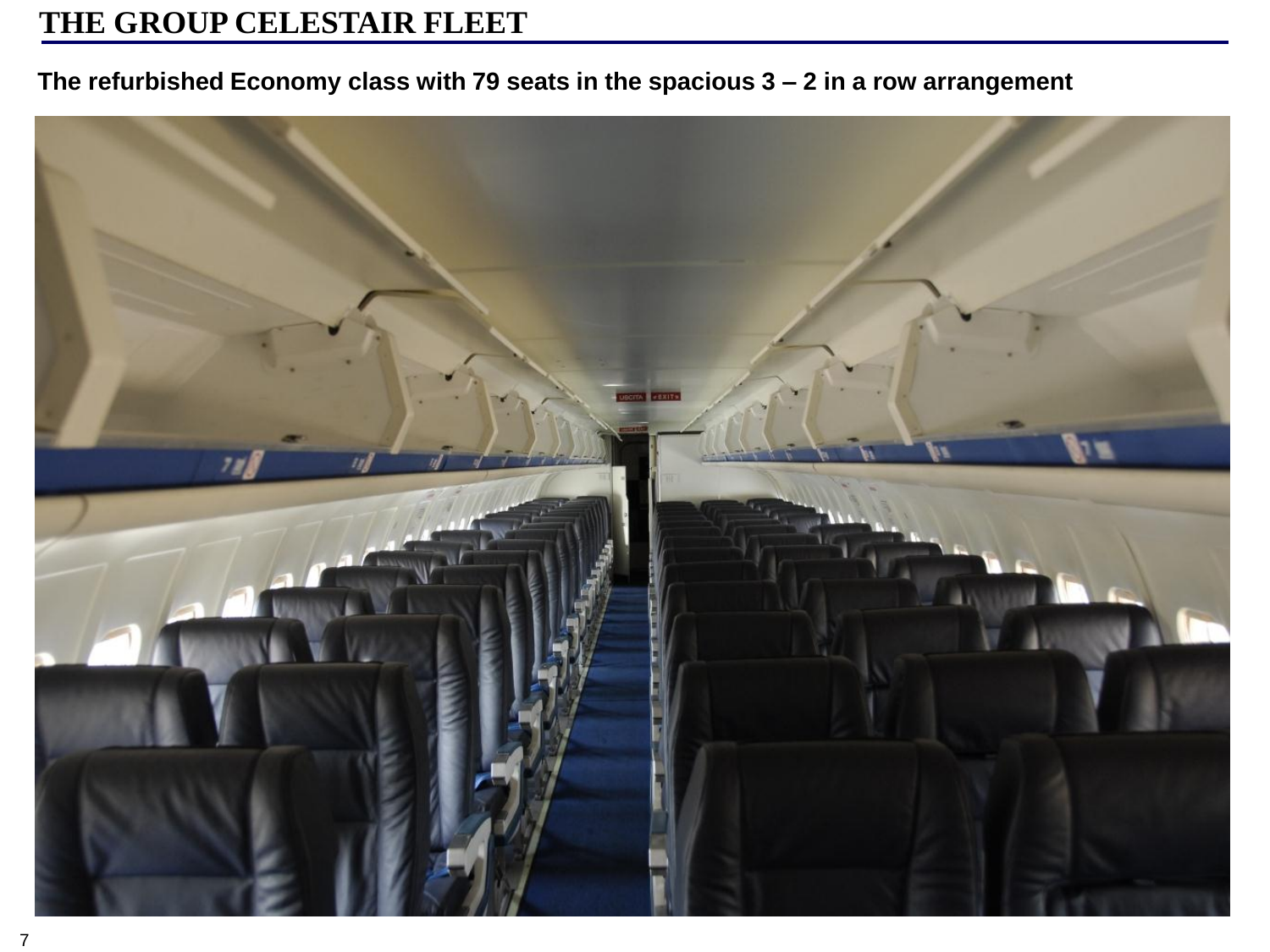## **THE STRATEGIC PARTNER: MERIDIANA**

- **Meridiana: the third Italian airline company (more than 4 million passengers), with over 40 years experience in the airline business, controlled by His Highness the Aga Khan.**
- **Mainly a leisure network, principally developed around the axis Northern Italy to/from Sicily and Sardinia. In 1991 international routes launched between Florence and main European destinations.**
- **In 2003, with the increasing success of low cost carriers on the European market, introduction of a new marketing strategy to put together efficiency, quality, aggressive pricing and different distribution channels.**
- **In December 2006, Meridiana bought 30% of the Italian leisure carrier "Eurofly" and**   $\Box$ **took over the effective management. Eurofly transported 1.8 Mln passengers in 2007**
- **GEASAR, the airport management and handling company at Olbia, Sardinia, belongs to the Meridiana group (80%).**

| $\Box$ Meridiana Fleet :          | 17 MD-82 and 4 A-319                                                                                                                            |
|-----------------------------------|-------------------------------------------------------------------------------------------------------------------------------------------------|
| <b>Eurofly Fleet:</b><br>$\Box$   | 8 A-320 and 4 A-330-200                                                                                                                         |
| <b>Maintenance capabilities :</b> | DC-9 / MD-80 / BAe146 all series / A320 / Boeing 717<br><b>MRO: Airframe and Systems Repairs &amp; Modifications</b><br>& Engineering services. |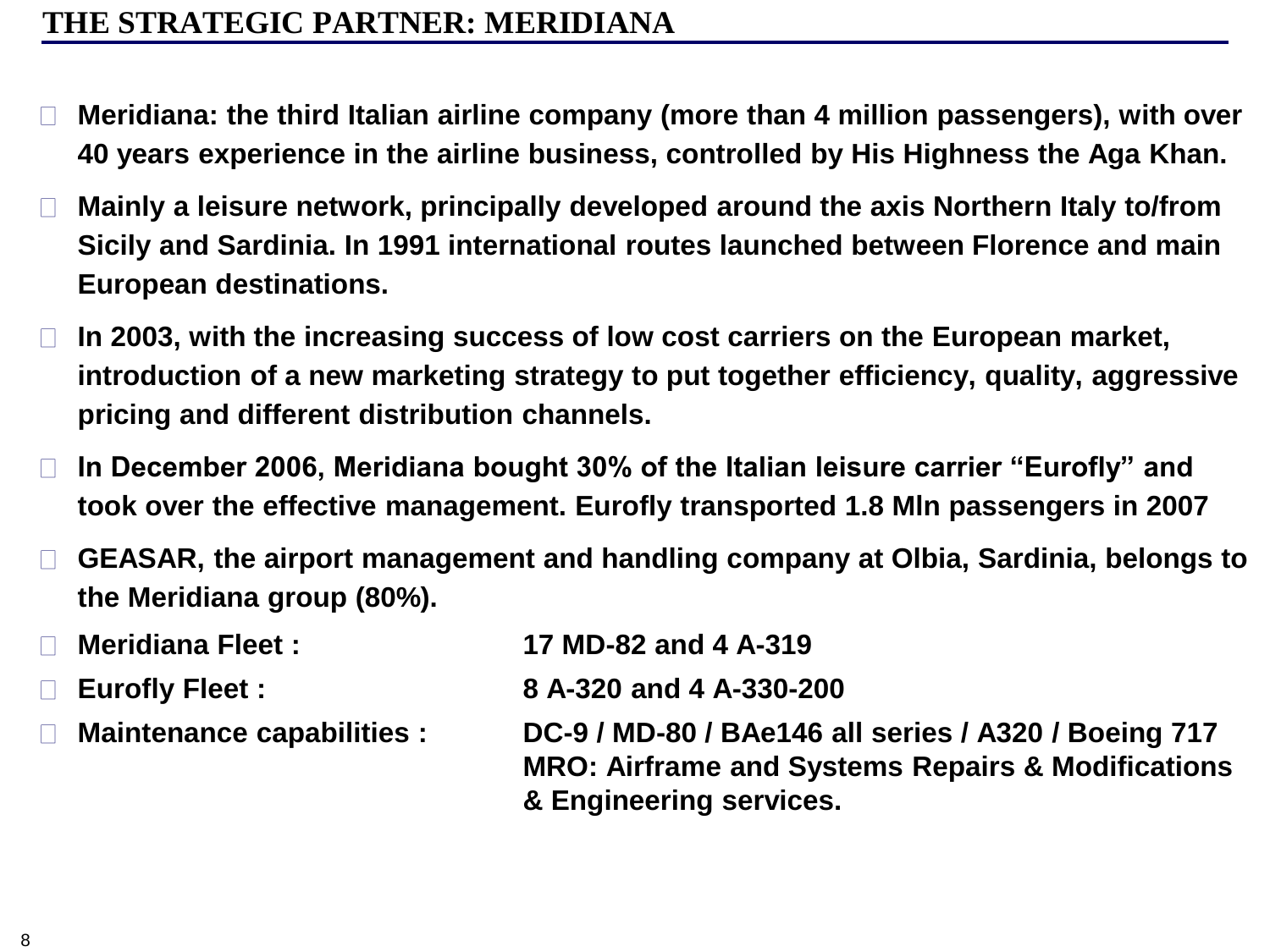# **THE GROUP CELESTAIR**

# **AIR BURKINA**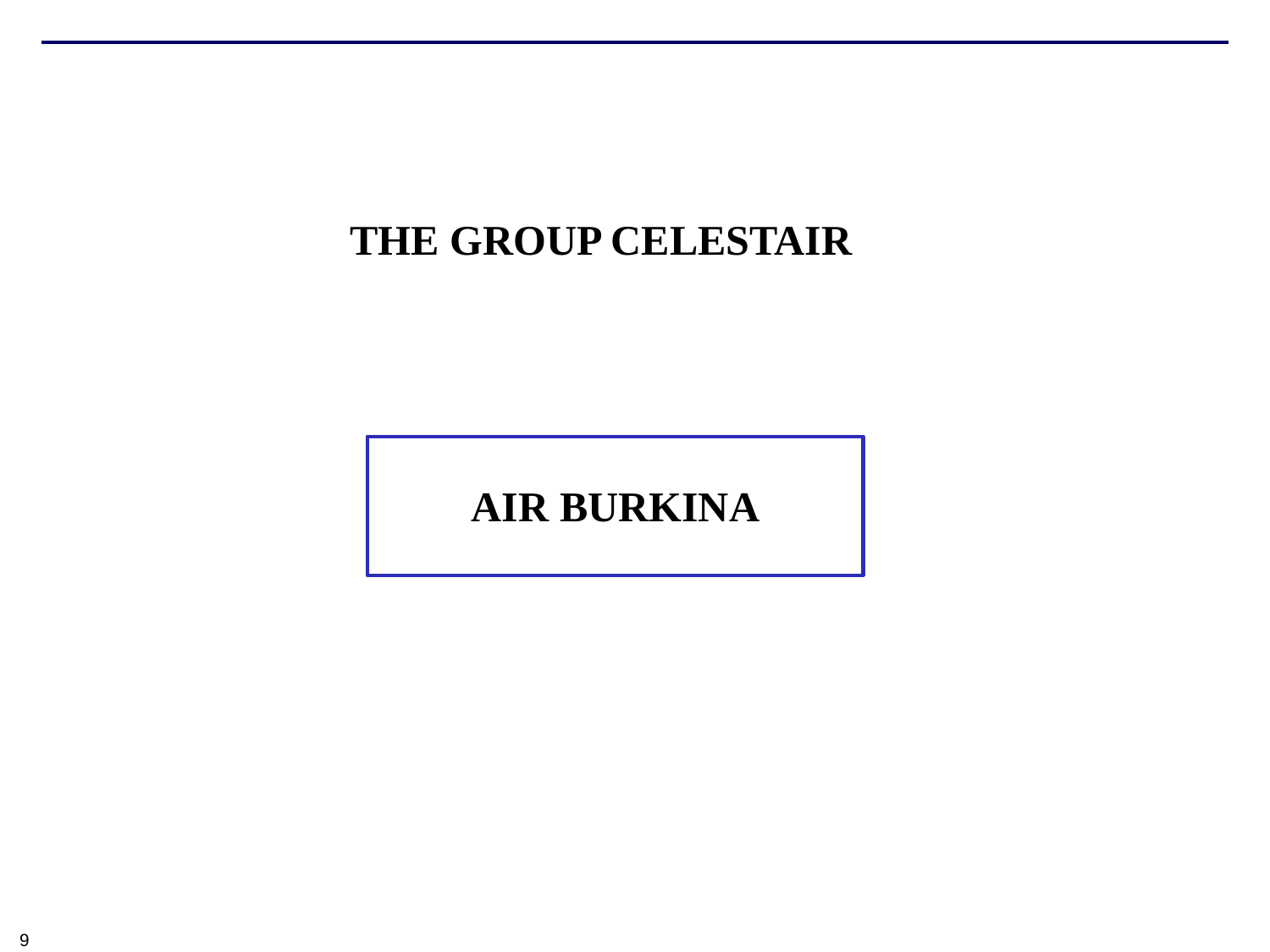- **In 2001, AKFED won the privatisation bid of Air Burkina.**
- **Through its subsidiary of the Abidjan based "Aérienne de Participation", AKFED**   $\Box$ **took 79% share of the capital in Air Burkina. Remaining shares with the government of Burkina Faso (14%) and other local private investors.**
- **The company used to operate its regional network with a wetleased DC-9-32 and a Saab-340.**
- **In 2005, Air Burkina started 2 weekly flights between Ouagadougou and Paris,**   $\Box$ **using one third of the A-319 leased by AKFED and operated jointly with Air Ivoire and Compagnie Aérienne du Mali. This operation continues in 2008.**
- $\Box$ **On September 15, 2007, the first AKFED MD-87 and on October 01 2008, the sixth MD-87 entered service in Air Burkina. The MD-87s have enabled Air Burkina to reposition itself well on the regional network and grow market share.**
- **Air Burkina provides all the maintenance services for the MD-87s not only for Air**   $\Box$ **Burkina, but also for "Compagnie Aérienne du Mali".**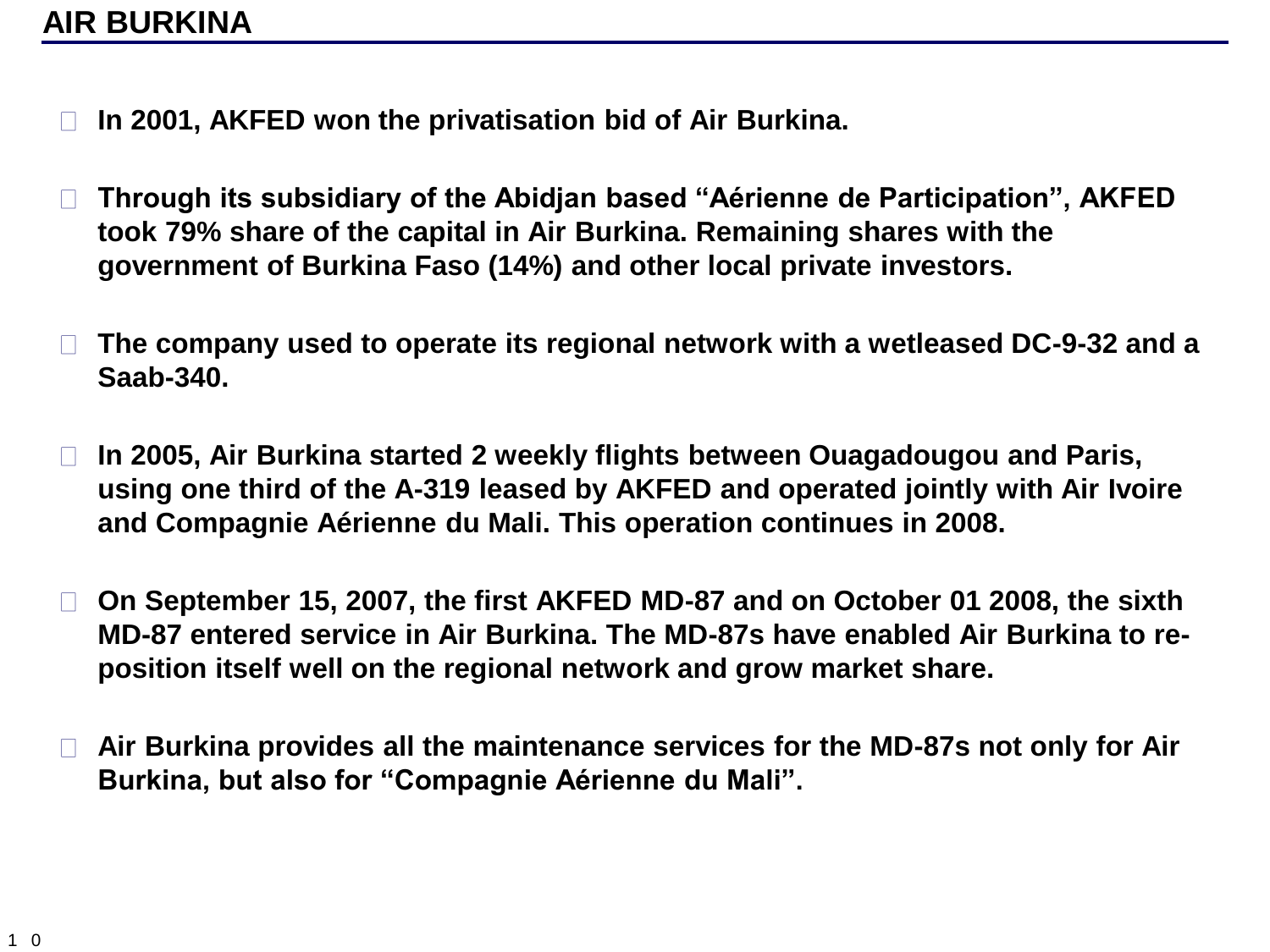# THE MD87 OF AIR BURKINA

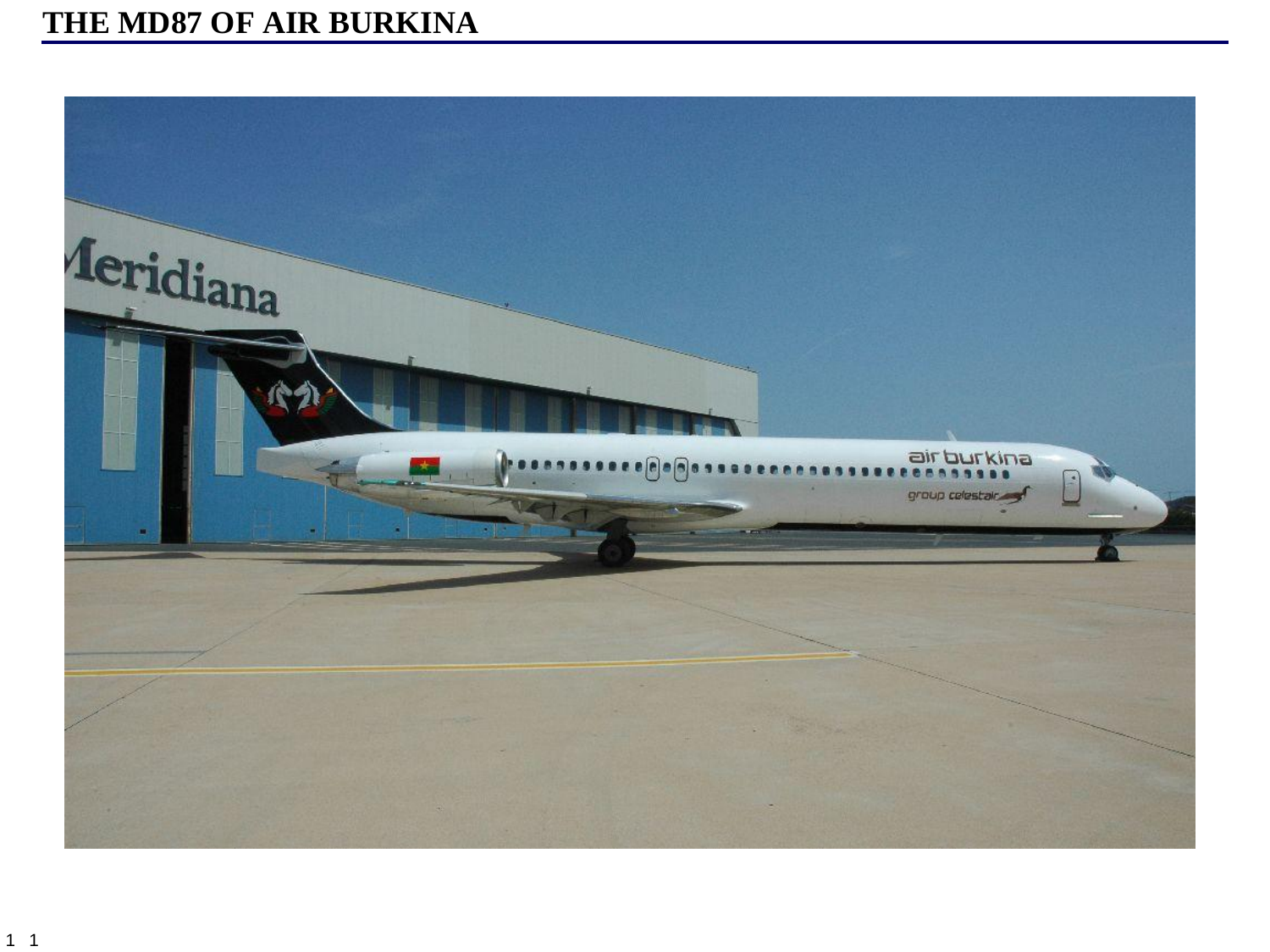# **COMPAGNIE AÉRIENNE DU MALI**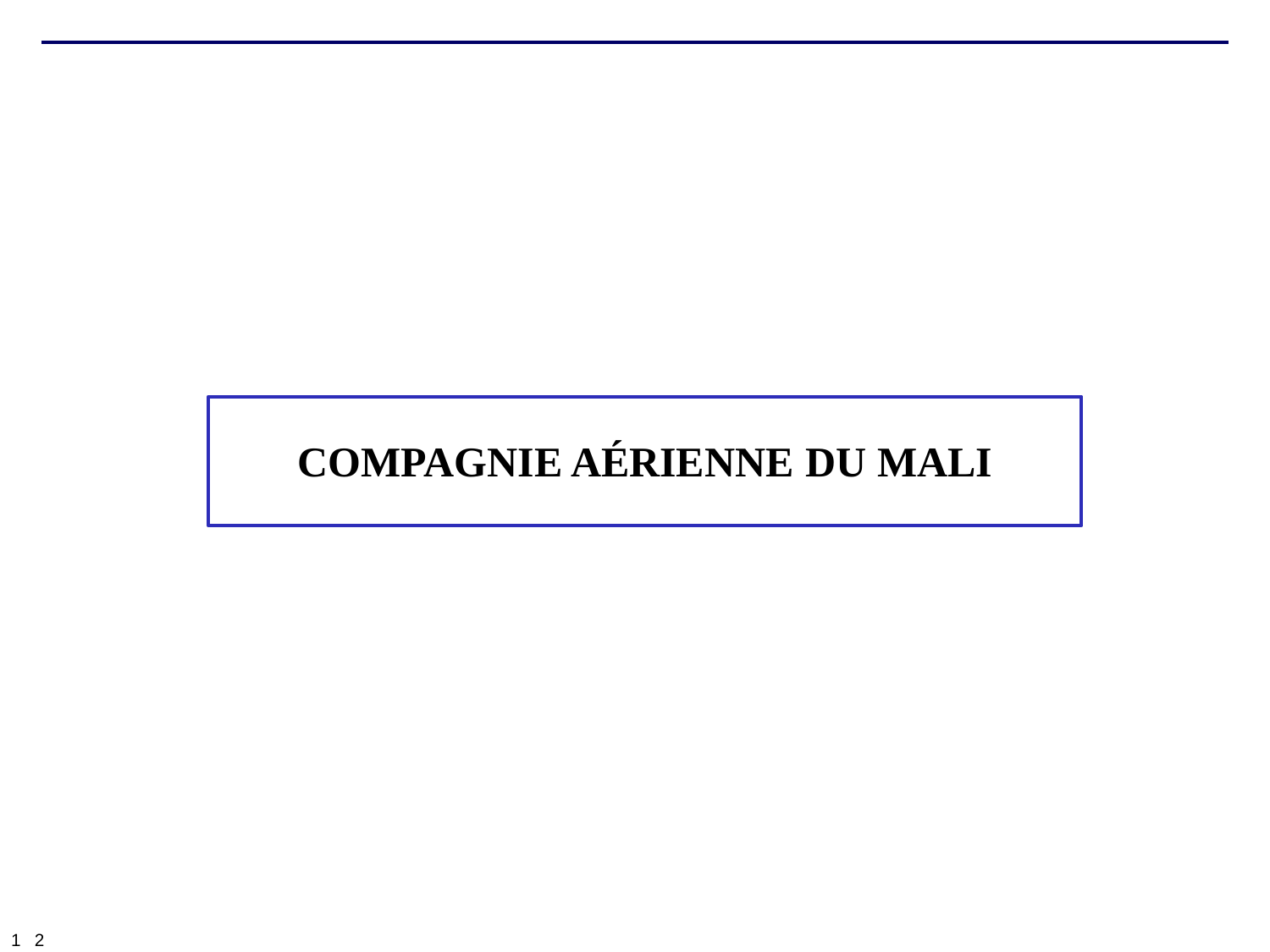- **In 2005, AKFED won the bid to set up the new national airline in Mali. The name chosen by the government was "Compagnie Aérienne du Mali". AKFED is leading the process to change the name to "Air Mali".**
- **Through its subsidiary of the Abidjan based "Aérienne de Participation", AKFED took 51% of the share capital in Compagnie Aérienne du Mali. The remaining shares are with the government of Mali (20%), Agora (21,6%) and other local private investors.**
- **From June 2005, CAM operated its domestic network with leased turbo-prop**   $\Box$ **aircraft and since July 2007 with a Mali-based Saab-340.**
- **In April 2006, CAM started 2 weekly flights between Bamako and Paris, using one**   $\Box$ **third of the A-319 leased by AKFED and operated jointly with Air Ivoire and Air Burkina.**
- **On December 01, 2007, the second MD-87 and on May 01, 2008, the fourth MD-87**   $\Box$ **entered service in CAM. Now the fleet of MD-87s will operate an integrated network with Air Burkina in West and Central Africa, serving 15 cities.**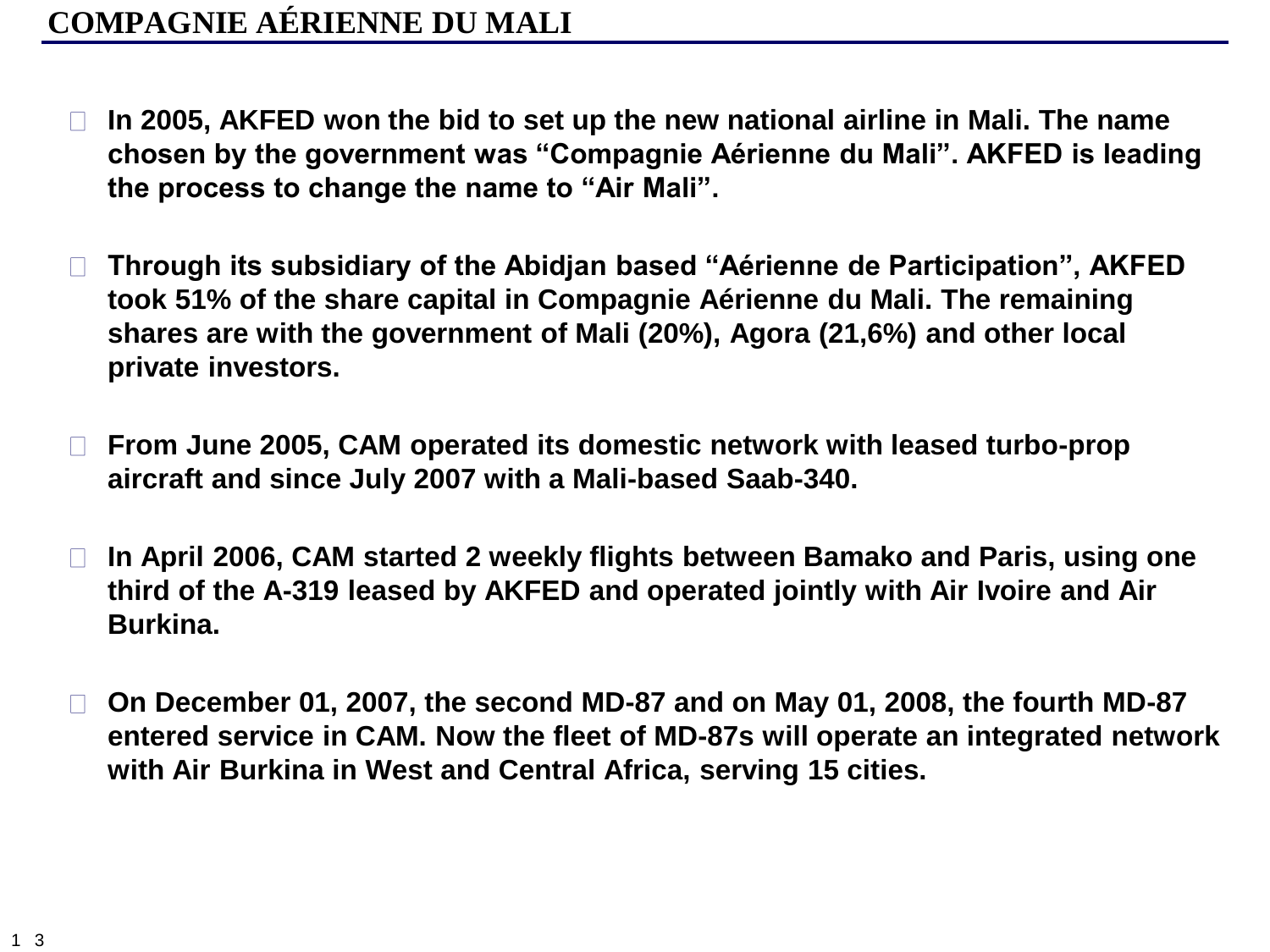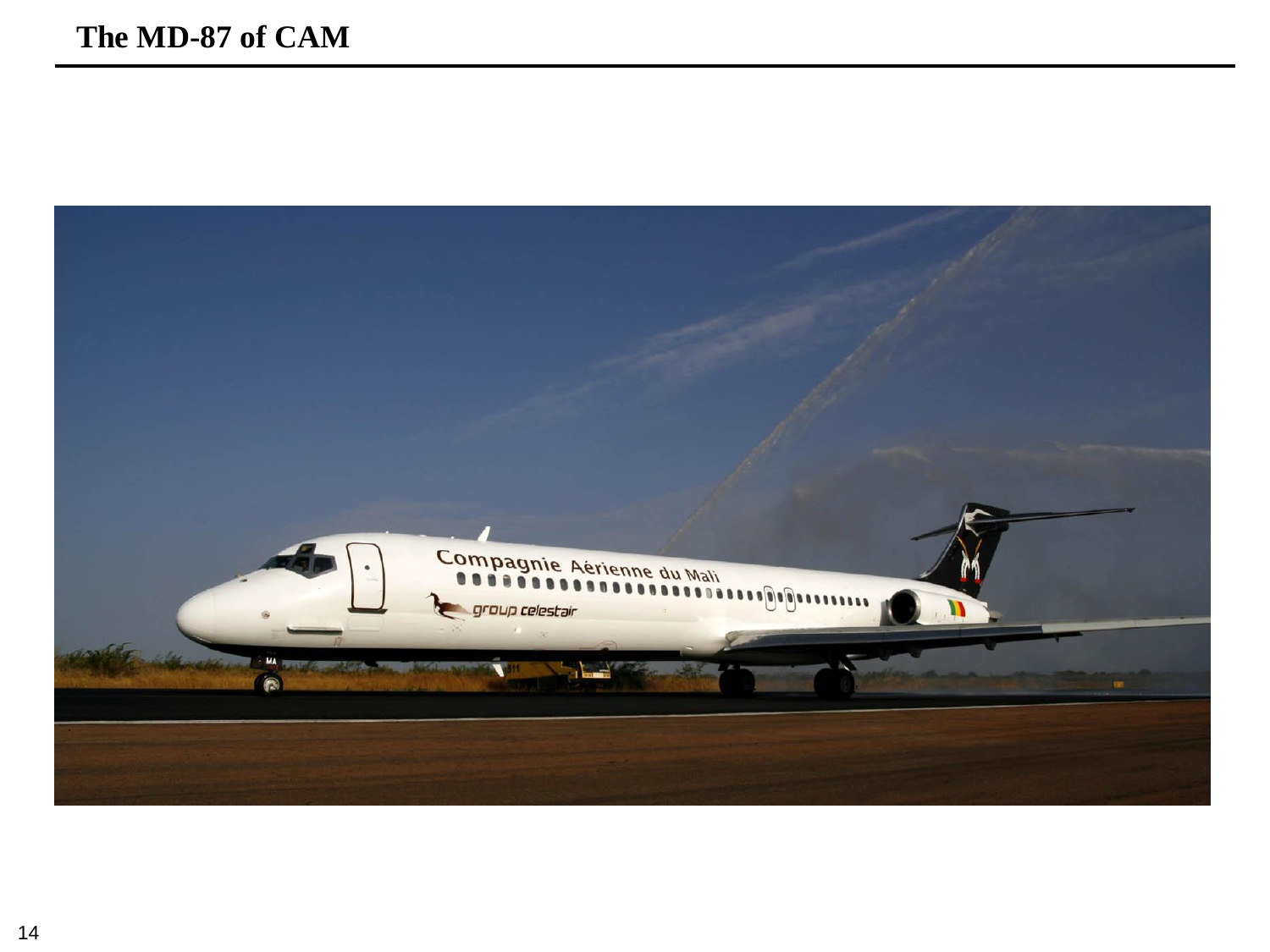# **AIR UGANDA**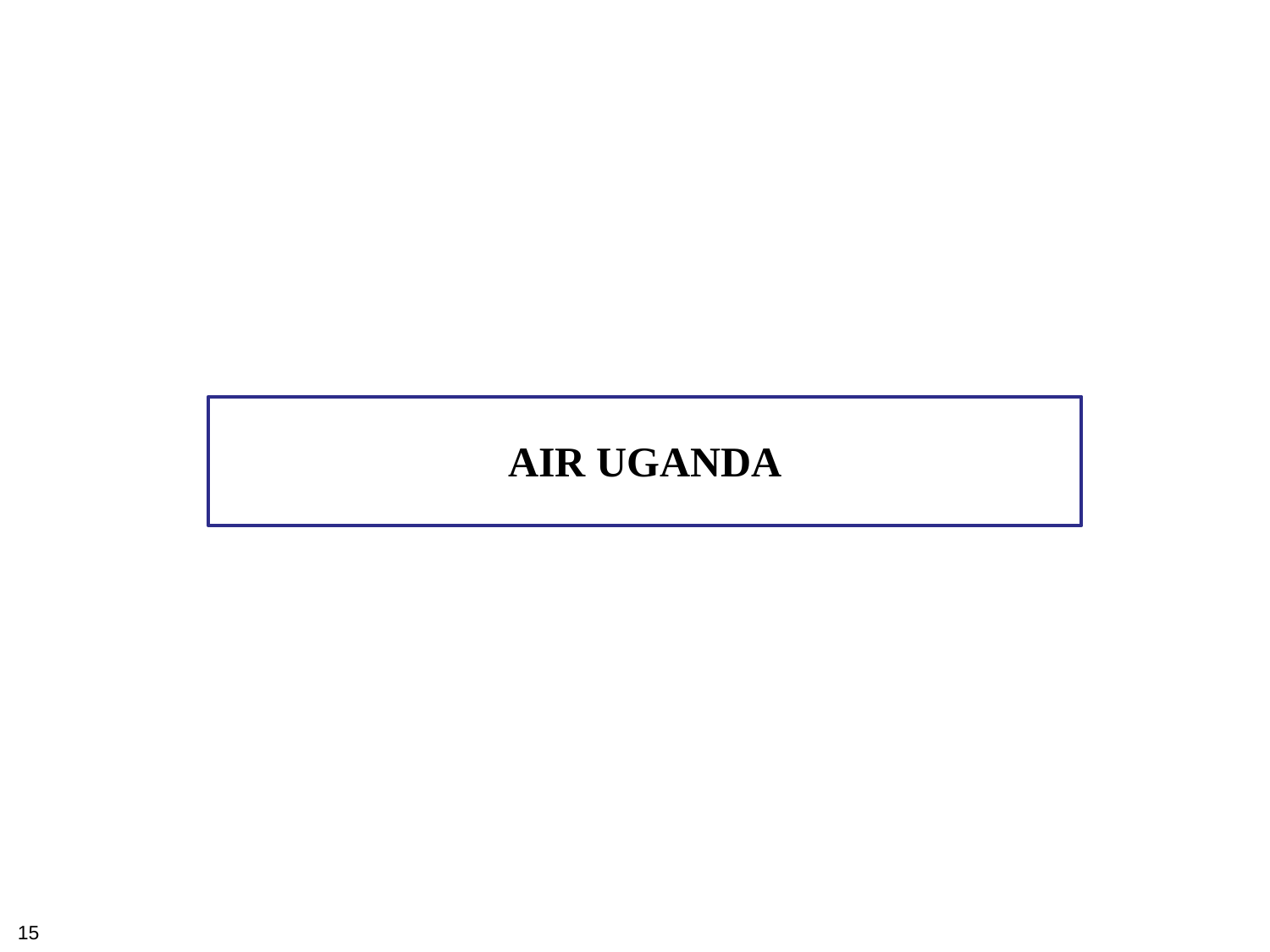**I n Oc t o b e r 2 0 0 6, c r e a t i o n o f ne w a i r l i ne i n**  Uganda and in October 2007, the trade **na me " Ai r Ug a nd a " se c u r e d . Ai r l i ne l a u nc h**  d a t e coincided with the Commonwealth Heads of Government Annual Meeting in Kampala.

 $\Box$  The company currently fully owned by **AKF E D.** 

**Op e r a t i o ns st a r t e d o n No v e mb e r 1 5, 2 0 0 7 ,**  with two DC-9-32 aircraft leased from South Af rica. The airline received its first MD-**8 7 i n F e b r u a r y 2 0 0 8 a nd t h e se c o nd i n M a y 2 0 0 8 .** 

 $\Box$  The airline's network now includes Nairobi, **J u b a , Ki l i ma nj a r o , Z a nz i b a r a nd Da r - e s-Sa l a a m.**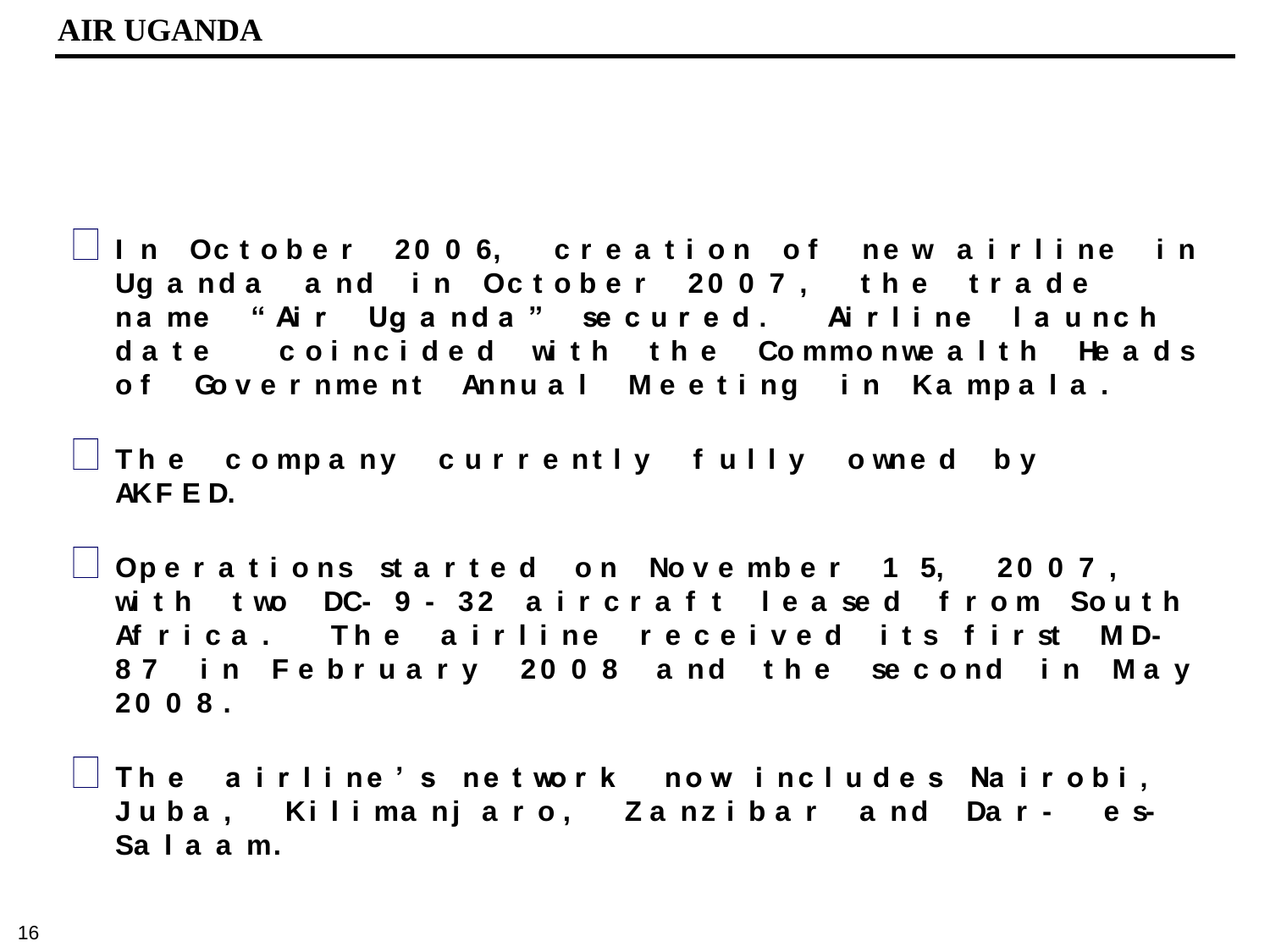#### The MD-87 of AIR UGANDA